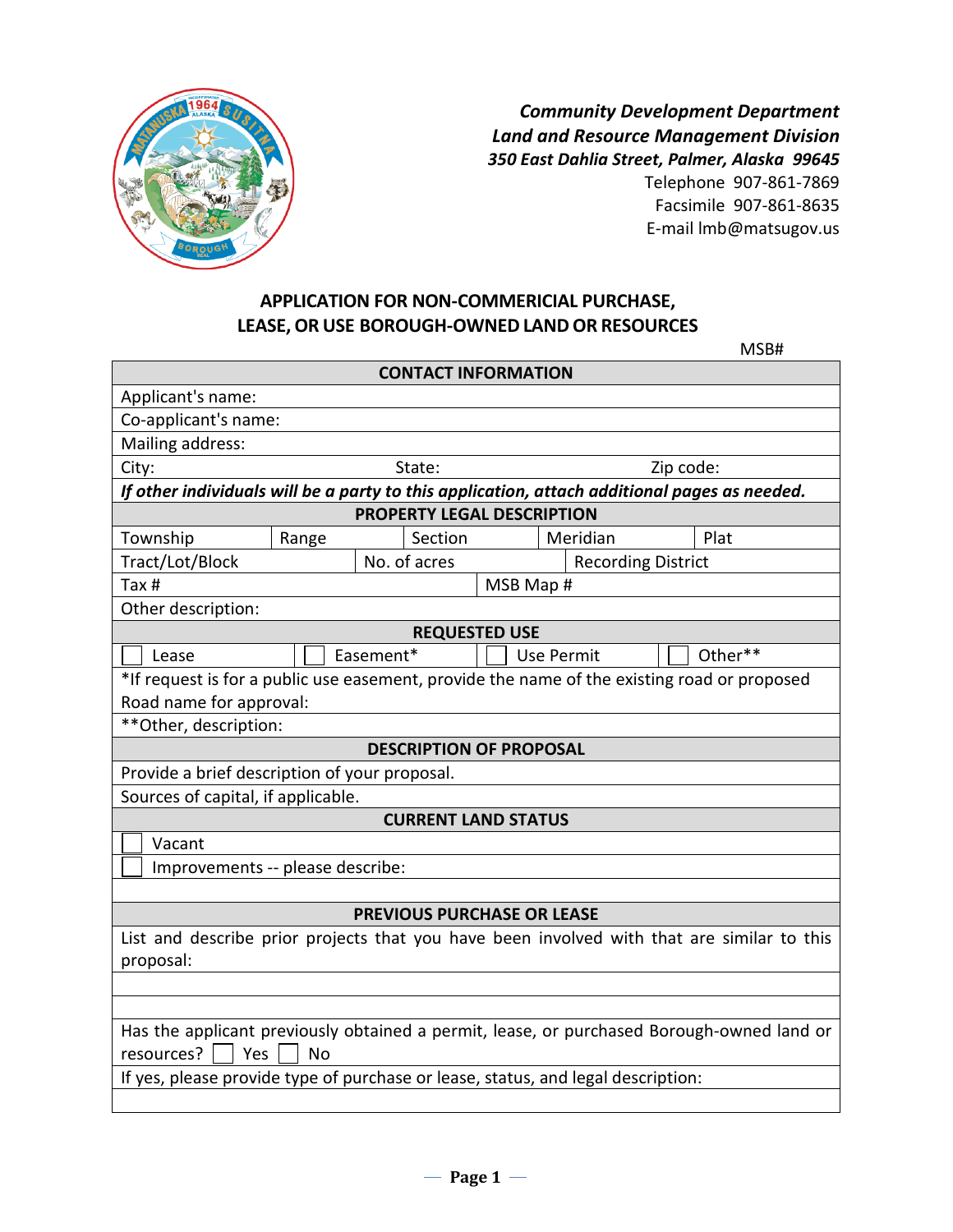| YOU MAY BE REQUIRED TO SPEND FUNDS FOR THE FOLLOWING                                                                                                                                                               |  |  |  |  |  |  |  |
|--------------------------------------------------------------------------------------------------------------------------------------------------------------------------------------------------------------------|--|--|--|--|--|--|--|
| Performance bond                                                                                                                                                                                                   |  |  |  |  |  |  |  |
| Damage deposit                                                                                                                                                                                                     |  |  |  |  |  |  |  |
| General liability insurance                                                                                                                                                                                        |  |  |  |  |  |  |  |
| Environmental site evaluation                                                                                                                                                                                      |  |  |  |  |  |  |  |
| Remote site inspection costs                                                                                                                                                                                       |  |  |  |  |  |  |  |
| Public notice publication costs                                                                                                                                                                                    |  |  |  |  |  |  |  |
| Public notice mailing costs                                                                                                                                                                                        |  |  |  |  |  |  |  |
| Survey and platting costs                                                                                                                                                                                          |  |  |  |  |  |  |  |
| Credit report (for any MSB financing)                                                                                                                                                                              |  |  |  |  |  |  |  |
| Appraisal fee                                                                                                                                                                                                      |  |  |  |  |  |  |  |
| As-built survey, if improvements exist                                                                                                                                                                             |  |  |  |  |  |  |  |
| Closing fees, which may include title insurance, document preparation, escrow closing,                                                                                                                             |  |  |  |  |  |  |  |
| recording                                                                                                                                                                                                          |  |  |  |  |  |  |  |
| Set-up and annual contract maintenance for an escrow account                                                                                                                                                       |  |  |  |  |  |  |  |
| Federal, state, or local permits required                                                                                                                                                                          |  |  |  |  |  |  |  |
| Maintenance costs (present or future)                                                                                                                                                                              |  |  |  |  |  |  |  |
| <b>OTHER INFORMATION</b>                                                                                                                                                                                           |  |  |  |  |  |  |  |
| Has the applicant(s) ever filed a petition for bankruptcy, been adjudicated bankrupt, or made<br>an assignment for the benefit of creditors? $\vert \ \vert$ Yes<br>No<br>If yes, please explain, including dates: |  |  |  |  |  |  |  |
| Is the applicant(s) now in default on any obligation or subject to any unsatisfied judgment or<br>Yes     No<br>lien?<br>If yes, please explain, including dates:                                                  |  |  |  |  |  |  |  |
| Has the applicant(s) ever been served with a Forest Resources and Practices (A.S. 15 or 41)<br>Notice of Violation or Citation?<br>Yes<br><b>No</b><br>If yes, please explain, including dates:                    |  |  |  |  |  |  |  |
| Applicant(s) acknowledges receiving a copy of the Matanuska-Susitna Borough Privacy Policy<br>Notice required by Title V of the Gramm-Leach-Bliley Act.<br>Yes<br><b>No</b>                                        |  |  |  |  |  |  |  |
| A NON-REFUNDABLE APPLICATION AND PROCESSING FEE OF \$500.00 IS DUE UPON SUBMISSION<br>OF APPLICATION.                                                                                                              |  |  |  |  |  |  |  |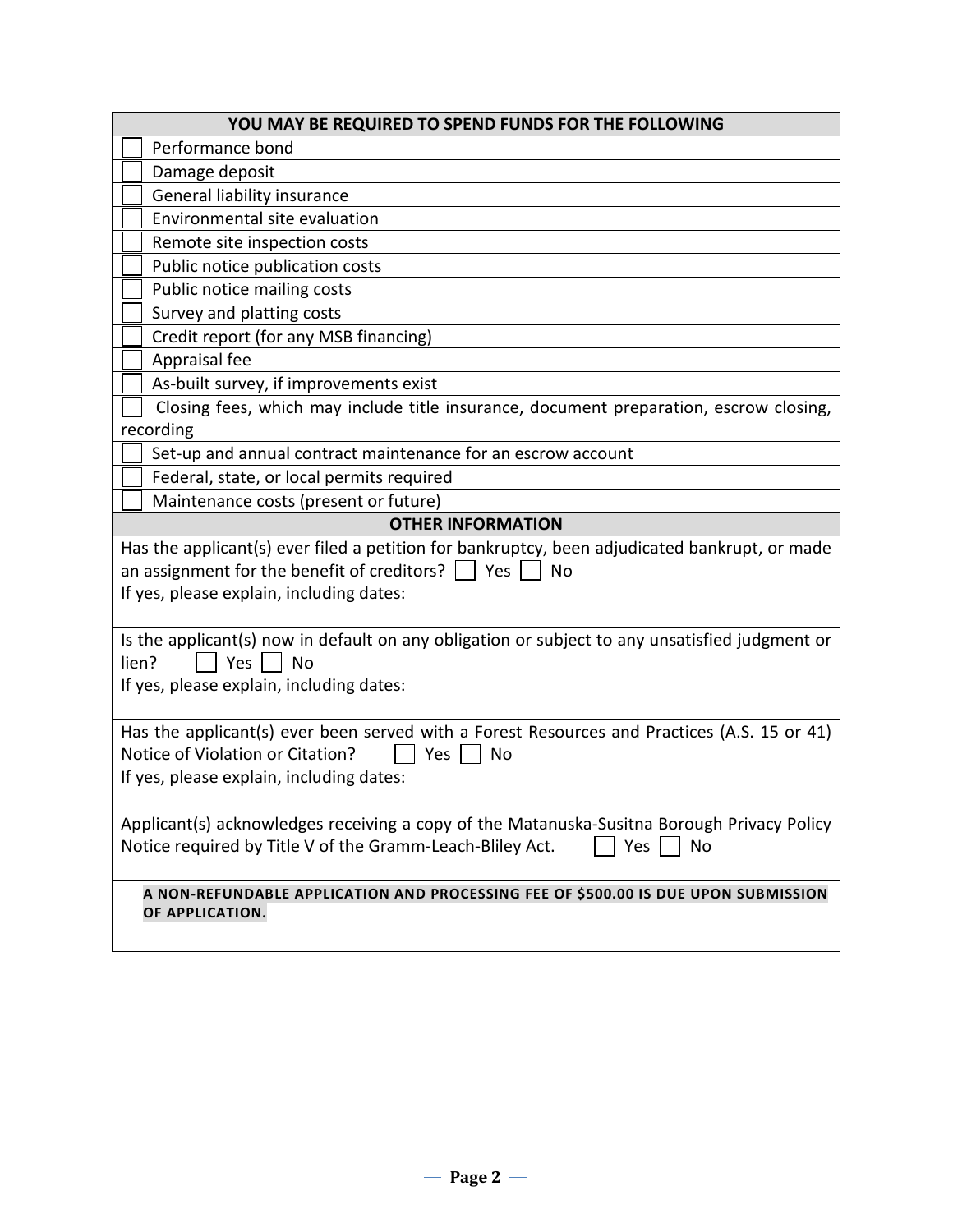*Page 3, Applicant qualification statement, must be completed by each individual applicant. Attach additional statements as needed.*

## **APPLICANT QUALIFICATION STATEMENT**

I do hereby swear and affirm, as the applicant, that:

- I am a legally competent person under the laws of the State of Alaska; and
- I have not failed to pay a deposit or payment due to the Borough in relation to boroughowned real property in the previous five (5) years; and
- I am not currently in breach or default for any contract or lease of real property in which the Borough has an interest, and
- I have not failed to perform under a contract or lease involving borough-owned real property in the previous five (5) years and the Borough has not acted to terminate or initiate legal action regarding a contract or lease between myself and the Borough; and
- I am not delinquent in any tax payment to the Borough; and
- The information contained herein is true to the best of my knowledge and belief.

| Applicant signature | Date |
|---------------------|------|

*COPY THIS PAGE FOR EACH APPLICANT TO SIGN AND SUBMIT WITH COMPLETED APPLICATION*

| MSB ACCEPTANCE BY:                    |                   |
|---------------------------------------|-------------------|
| Land and Resource Management Division | Date <sup>-</sup> |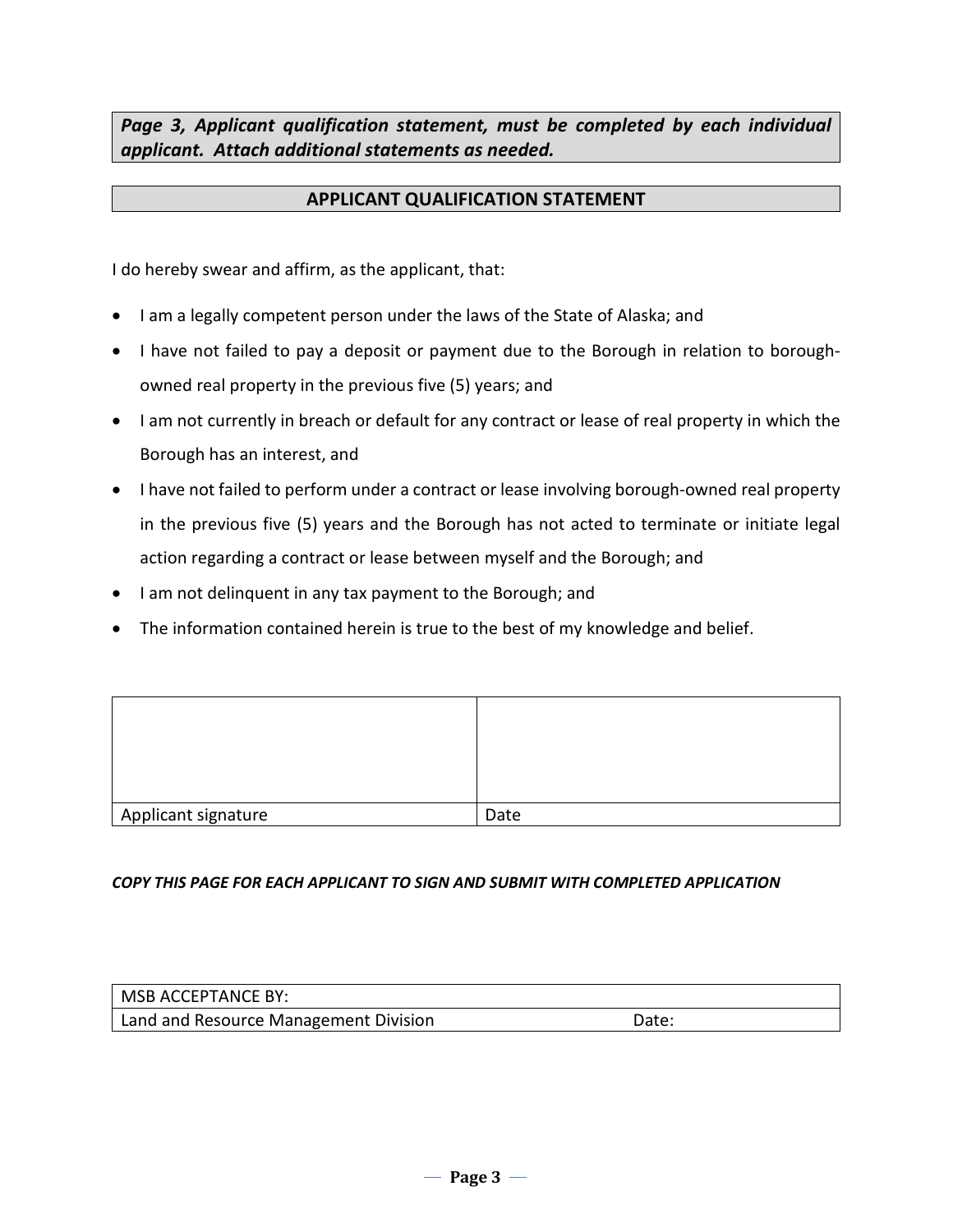### **MATANUSKA-SUSITNA BOROUGH Privacy Policy Notice**

Title V of the Gramm-Leach-Bliley Act (GLBA) generally prohibits any financial institution directly or through its affiliates, from sharing nonpublic personal information about you with a nonaffiliated third party unless the institution provides you with a notice of its privacy policies and practices, such as the type of information that it collects about you and the categories of persons or entities to whom it may be disclosed. In compliance with the GLBA, the borough is providing you with this document which notifies you of the privacy policies and practices of Matanuska-Susitna Borough, a municipal corporation, organized and existing under the laws of the state of Alaska.

The borough may collect nonpublic personal information about you from the following sources when processing a request to purchase, lease or otherwise contract to use borough-owned land and resources:

Information it receives from you such as completed applications; income-expense, asset-liability and operating statements; income tax returns; rental and leasing agreements; contracts related to your income and expenses; and employment information and verification.

Information about your transactions with the borough that it secures from its own files, including any department or division of the borough.

Information it receives from credit or consumer reporting agency.

Information it receives from others involved with you or your transaction, such as partners, business associates, title company and escrow company representatives, real estate agents, surveyors, appraisers, contract collection agents, or lenders.

Unless it is specifically stated otherwise in an amended Privacy Policy Notice, no additional nonpublic personal information will be collected about you.

The borough, as a governmental entity, is required by law to meet certain public information statutes. The borough does not disclose any nonpublic personal information about you with anyone for any purpose that is not specifically permitted or required to by law. The Matanuska-Susitna Borough code provides the following:

MSB 1.50.030(B) in part states that "information shall be released, providing its release does not conflict with the privacy rights of ordinary citizens."

MSB 1.50.040(A) in part states that "This chapter shall not be construed to require disclosure of: …(2) personnel, payroll or medical files, or other files which reveal the financial or medical status of any specific individual, the release of which would constitute an unwarranted invasion of privacy…. (7) proprietary information which a manufacturer, consultant or provider reasonably requires to be kept privileged or confidential to protect the property interest or persons or entities providing the information or data; (10) personal information other than name and address given to the borough with the legitimate expectation of privacy in conjunction with licenses, permits, or other borough services."

The borough restricts access to nonpublic personal information about you to those employees who need to know that information to process your requests and provide you with associated services. The borough maintains physical, electronic, and procedural safeguards to guard your nonpublic personal information.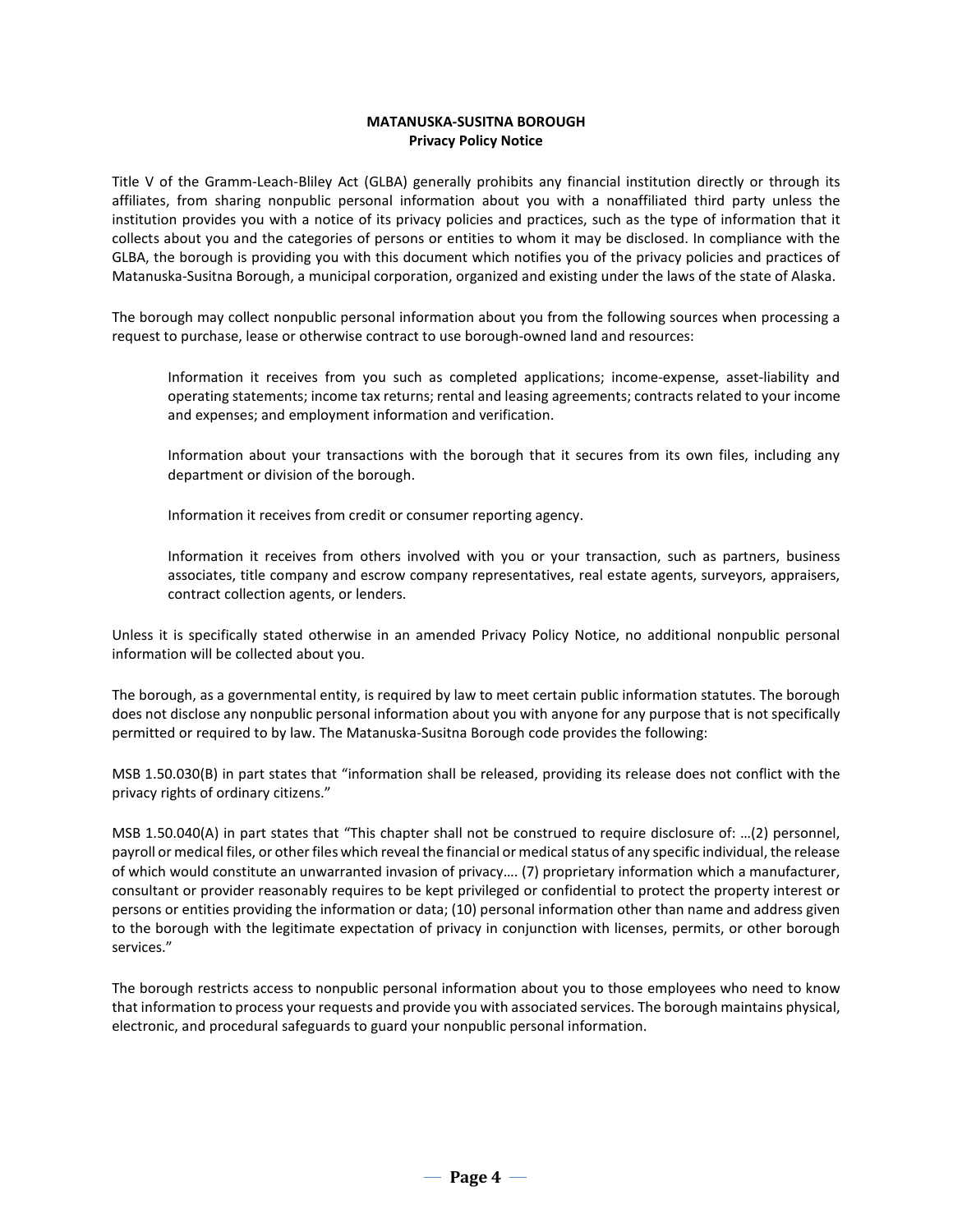#### **SITE PLAN SPECIFICATIONS**

This memorandum will discuss the requirement for site plans, availability to the public, purpose of site plans and contents. Although site plans are generally more detailed than concept development plans or development plans, for the purposes of this memorandum and applications to lease borough property they are to be considered the same and are conceptual in form. In general, detailed and specific soils information, contour data, well data, etc., is not required to be provided at the time of application; although, an engineered site plan prepared by a registered surveyor, engineer, or architect will be a requirement prior to commencement of any lease site development.

*Site Plan Requirement*. Site plans are a required component of any application to lease borough land. Site plans will be submitted after the preliminary application and before the initiation of the application's public notice and agency/inter-departmental review.

*Availability to the Public.* Site plans, upon submittal to the Department, are available for public review upon request. If the applicant considers any portion of the site plan as confidential and/or proprietary, the request for such must be made at the time of submission.

*Review.* Copies of the site plan will be provided to the affected community council(s), agencies, and other borough departments as part of the application's review process.

*Purpose.* Site plans are used to obtain an understanding of an applicant's proposal and any potential impacts to the borough parcel, adjacent property, community, and immediate environment. The site plan will also be used:

- to help determine the appropriate classification,
- as a basis for creating a development plan and performance standards for inclusion in a proposed lease,
- to determine economic impact and feasibility, positive/negative impact,
- to determine whether or not the proposal is in the best interest of the borough,
- to help identify potential problems with a proposal prior to implementation, e.g., inability to obtain a driveway permit or lack of access.

The relevance of a site plan may change after final consideration and approval depending upon the purpose of the application. The site plan remains relevant for leases after final consideration and approval because the borough maintains an interest in the property and because the ensuing development may be contingent upon what was represented on the site plan.

#### *Site plan contents:*

- A "North" arrow,
- Principal point(s) of access to the nearest public road(s),
- A location map,
- Proposed location of structures and other physical changes to the parcel, e.g., driveway construction,
- All easements, rights-of-way, and trails,
- Approximate measurements for all relevant dimensions, e.g., parcel size, length of a proposed driveway/road, building size, etc.,
- Internal circulation system (both vehicular and pedestrian),
- Location of parking areas,
- Location of open space, wetlands, flood plains and streams, if any,
- If a phased development is proposed, the site plan should show the completed development and indicate the various phases,
- Identification of the drawing's scale,
- Narrative discussions of the following:
	- o The functional relationship among the facilities proposed throughout the project,
	- o The utilization or impact on private lands in the project's vicinity,
	- o The impact on any existing trails or other recreational facilities within the project area,
	- o The project's impact on any open space, wetlands, flood plains and streams, if any,
	- o The project's impacts on existing public facilities in the area, including roads, and public facility needs, e.g., fire protection.
- Site plans will be produced in black and white and in a format that may be easily photocopied.